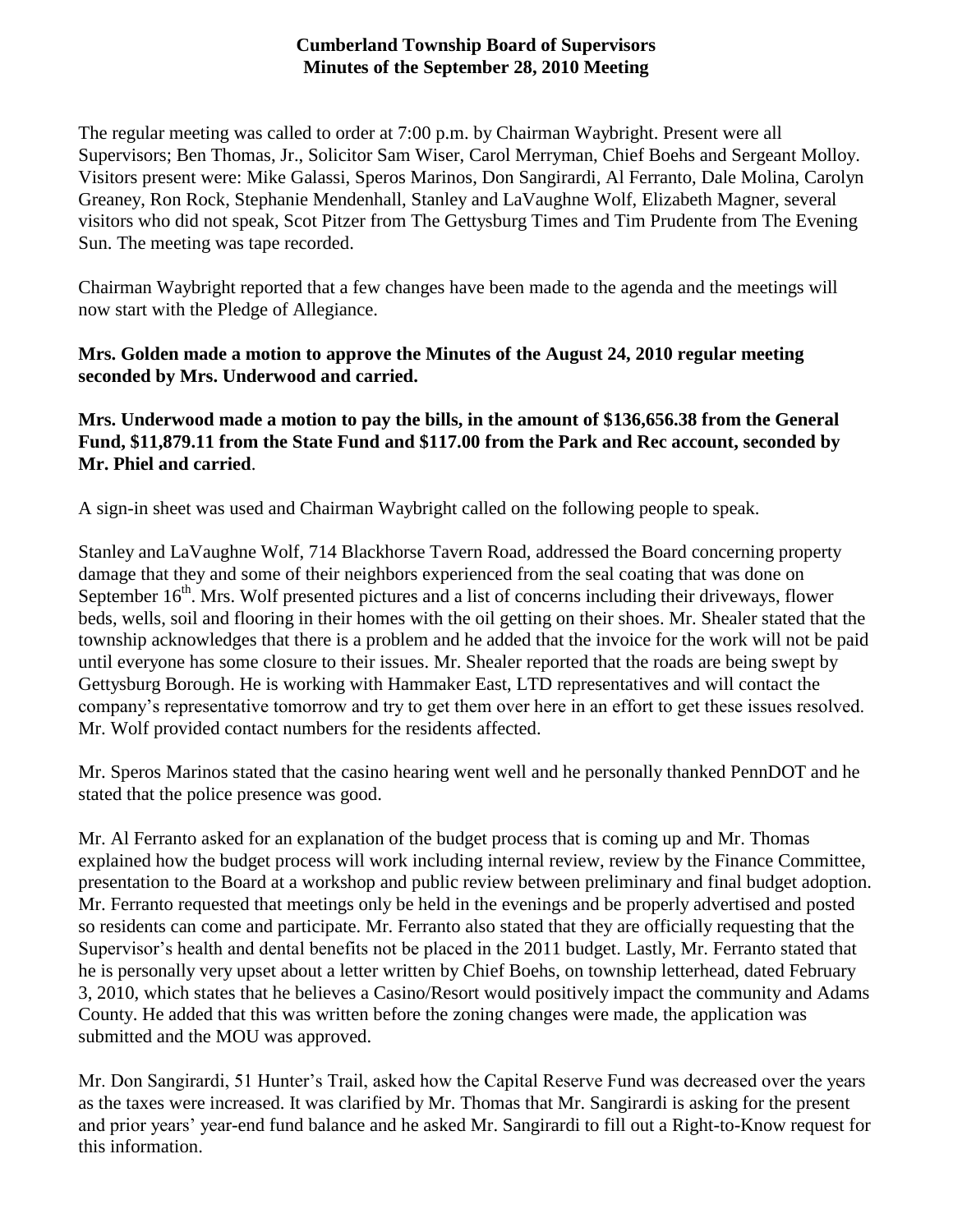Mr. Ron Rock, 839 Boyd's School Road, also stated that, regarding the Chief's letter of February 3, 2010, he believes that it is improper for a township official to use his position to endorse his personal opinion.

Ms. Stephanie Mendenhall, 2715 Emmitsburg Road, echoed the sentiments of Mr. Ferranto and Mr. Rock regarding the Chief's letter and requested to know what the impetus of the letter was and asked for this information to be provided at the next meeting. She added that she can fill out a Right-to-Know request if necessary. Ms. Mendenhall also expressed concerns about the budget because she has witnessed transfers over the years while attending meetings and she feels that the public should have been made aware of this. She added that she wants to see variances being addressed on a regular basis and line items evaluated.

Chief Boehs presented a written and oral report of police activities for the month of August including 543 complaints, 27 combined arrests, 69 traffic stops, 10 traffic accidents and 8,696 patrol miles. He added that they assisted other agencies 11 times and they were assisted 7 times. Chief Boehs also advised the Board that we had two officers in training this week; Officer Trostel attended Firearms Instructor School and Officer Briggs attended Advanced Accident Investigation School.

Mr. Thomas requested that the Board authorize the proposed letter be sent to PennDOT requesting a study to reduce the speed limit on Baltimore Pike in the are of The Pike Restaurant, but to remove the request for the crosswalk until we see if PennDOT will lower the speed limit and then proceed further if that is realized. **Mr. Shealer made a motion to amend the letter to PennDOT to ask only for a speed limit reduction study in the area of The Pike seconded by Mr. Phiel and carried.**

## **Mr. Shealer made a motion seconded by Mrs. Golden and carried to table the Community Media Initiative for more information.**

Mr. Thomas reported that the Health Reimbursement Account (HRA) Agreement with Benefit Connections will keep the Township in compliance with HIPPA regulations and the cost for the first year is \$2,012.00 and it does include a set-up fee that would not be charged in subsequent years. **Mr. Phiel made a motion to authorize Mr. Thomas to execute the Health Reimbursement Account Agreement for health reimbursement with Benefit Connections seconded by Mrs. Golden and carried.**

**Mrs. Underwood made a motion to accept, with regret, the resignation of Carl Schmick from the Planning Commission effective immediately seconded by Mr. Phiel and carried.** Chairman Waybright asked the reporters to mention that the Township is looking for someone to fill that position and Mr. Schmick's term would have ended 12/31/2012.

**Mrs. Underwood made a motion to authorize payment of the 2010 Minimum Municipal Obligation seconded by Mrs. Golden and carried.** The amounts are; Non-Uniformed Plan \$42,737.00 and Police Plan \$76,439.00.

**Mrs. Golden made a motion to approve the 2011 Minimum Municipal Obligations, in the amounts of \$97,223.00 for the Police Pension Plan and \$55,170.00 for the Non-Uniformed Pension Plan, seconded by Mrs. Underwood and carried.**

**Mrs. Golden made a motion to adopt the following Resolution appointing the Chief Administrative Officer of the Township's Pension Plans and appointing Mrs. Underwood as Trustee for the Pension Plans and 457 Plan seconded by Mr. Phiel and carried.**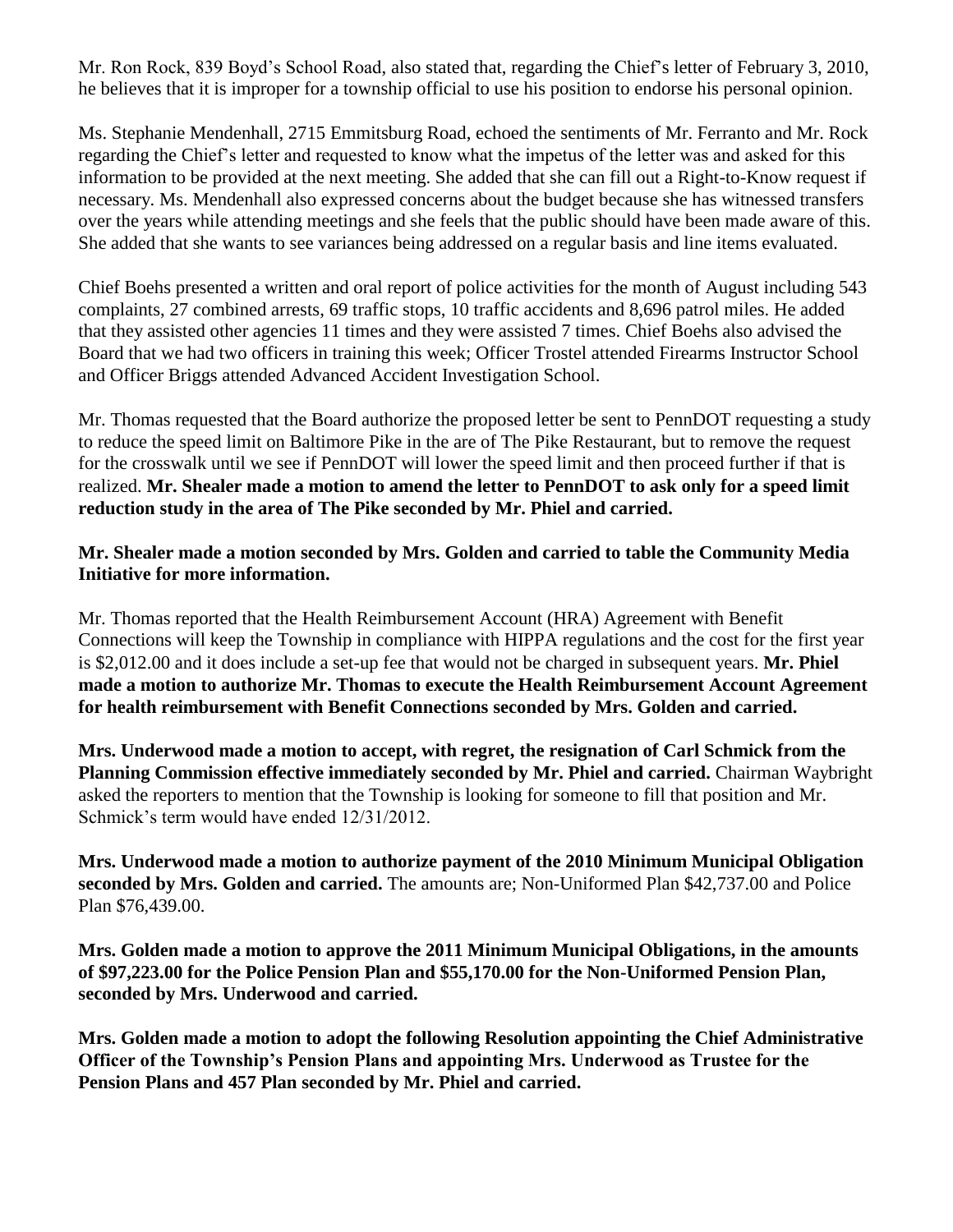#### **Resolution 2010-25**

## **A RESOLUTION APPOINTING THE CHIEF ADMINISTRATIVE OFFICER OF THE MUNICIPAL PENSION PLANS FOR CUMBERLAND TOWNSHIP**

**We appoint the Manager or Interim Manager as the Chief Administrative Officer for the Police and Non-Uniformed Pension Plans of Cumberland Township.**

# **ENACTED AND ORDAINED THIS 28TH DAY OF SEPTEMBER, 2010 BY THE BOARD OF SUPERVISORS OF CUMBERLAND TOWNSHIP.**

### **Mrs. Golden made a motion seconded by Mr. Shealer and carried to grant the Request for Planning Waiver and Non-Building Declaration for Cumberland Club Investments LLC.**

Chairman Waybright reported that Mr. John Horner recently got approval from the state to name the run that goes through his property; Bush Horner Branch. Mr. Horner is now requesting that the Township write a letter to PennDOT asking their permission to erect stream name signs on Mason-Dixon Rd. Mr. Thomas added that conditions of this request should be that Mr. Horner shall be responsible for all costs associated with the sign purchase, mounting hardware, sign post and any Township employee labor costs and the sign shall be to PennDOT specifications and shall be ordered by the Township. **Mrs. Underwood made a motion to send the letter requesting the Bush Horner Branch stream name sign go up with the conditions as stipulated by Mr. Thomas.** Mr. Shealer suggested that a letter go to Mr. Horner to make sure he accepts the conditions, as stated, before the request is made to PennDOT. **The motion was seconded by Mrs. Golden and carried.**

Chairman Waybright stated that there has been a request to place a stop sign at the intersection of Fairplay Road and Herr's Ridge Road. Mr. Thomas reported that it would be appropriate to have the township's traffic engineer prepare a study to see if a stop sign is warranted and there will be a cost involved. Mr. Shealer added that the developer of Cumberland Village was supposed to cut down the knob on that hill but, it hasn't been done yet because of the downturn in the housing market. **Mrs. Golden made a motion to authorize that a letter go to the developer of Cumberland Village to reopen conversations about the improvements to Herr's Ridge Road that were part his subdivision plan seconded by Mr. Shealer and carried.**

**Mr. Shealer made a motion to grant a 120-day extension for The Crossings I, Phase I, Final Plan seconded by Mrs. Underwood and carried.** Approval is now needed by January 29, 2011.

**Mr. Phiel made a motion to grant a 120-day extension for The Crossings II Preliminary Plan seconded by Mrs. Golden and carried.** Approval is now needed by January 27, 2011**.**

## **Mrs. Golden made a motion to grant an extension for the Grandview Station Land Development Plan until November 29, 2010 seconded by Mrs. Underwood and carried.**

Chairman Waybright reported that the Board adopted an ordinance earlier this year establishing a fee for mechanical devices and it has come to their attention from business owners that have these devices that it has created a hardship for them and the enforcement and collection of the fees would cost about as much as the revenue that it would generate. Solicitor Wiser suggested that an ordinance be drafted repealing the ordinance and that any fees already paid to the township be returned to the businesses. **Mr. Phiel made a motion to authorize Solicitor Wiser to draft an ordinance repealing the Mechanical Amusement Device License Tax Ordinance seconded by Mrs. Golden and carried.**